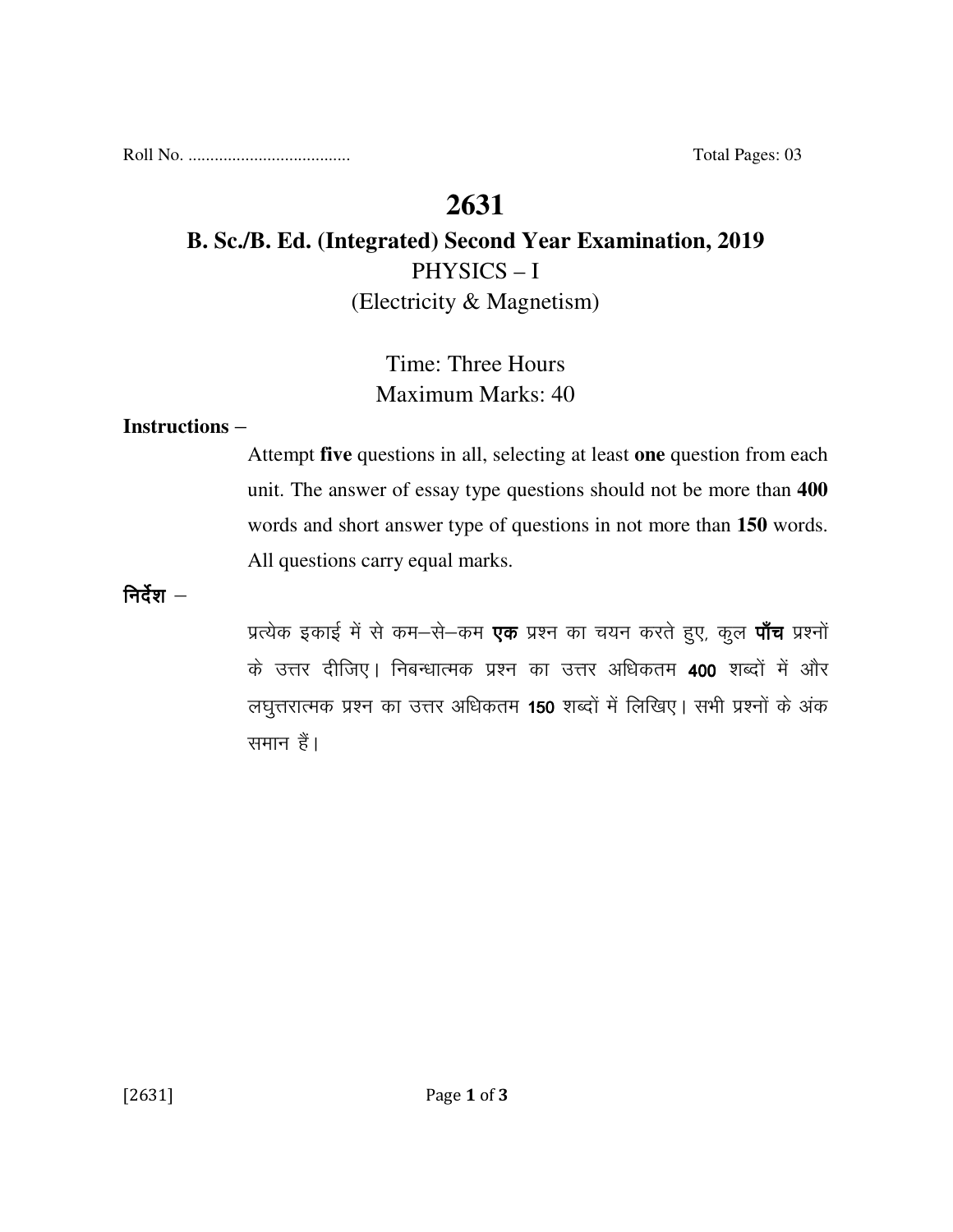## $UNIT - I /$  इकाई - **I**

Q.1 Define Coulomb's law and illustrate it with example. Establish vector representation of Coulomb's law and mention its important facts. कूलॉम नियम को परिभाषित कीजिए तथा उदाहरण द्वारा कूलॉम नियम को समझाइये। कूलॉम के नियम का सदिश निरुपण तथा महत्वपूर्ण तथ्यों को लिखिए।

#### $OR$  / अथवा

 Define Gauss's law and justify that the proof of Gauss's law using Coulomb's law. गाउस नियम को परिभाषित कीजिए तथा कूलॉम नियम से गाउस नियम की उतपत्ति को लिखिये।

## $UNIT - II / \overline{x}$  काई - **II**

- Q.2 (a) Defining capacitor, explain its principles. संधारित्र को परिभाषित कर इसके सिद्धान्तों का वर्णन कीजिए।
	- (b) In a parallel plate capacitor the area of each plate is  $400 \text{ cm}^2$  and the distance between the plates 1.00 mm. How much potential should be supplied to it so that it may produce 2.00 Nano Coulomb charge? एक समान्तर प्लेट संधारित्र की प्रत्येक प्लेट का क्षेत्रफल 400 वर्ग सेन्टीमीटर व प्लेटों के मध्य की दूरी 1.00 मिलीमीटर है। इस संधारित्र को कितना विभव दिया जाये कि इस पर 2.00 नैनो कूलॉम आवेश की मात्रा उत्पन्न हो जाये?

#### $OR$  ⁄ अथवा

Write short notes on the following –

- (i) Polarization and Polarization vector
- (ii) Dielectric constant

निम्न पर संक्षिप्त टिप्पणी लिखों  $-$ 

- (i) ध्रुवीकरण और ध्रुवीकरण सदिश
- (ii) परा वैद्युत स्थिरांक